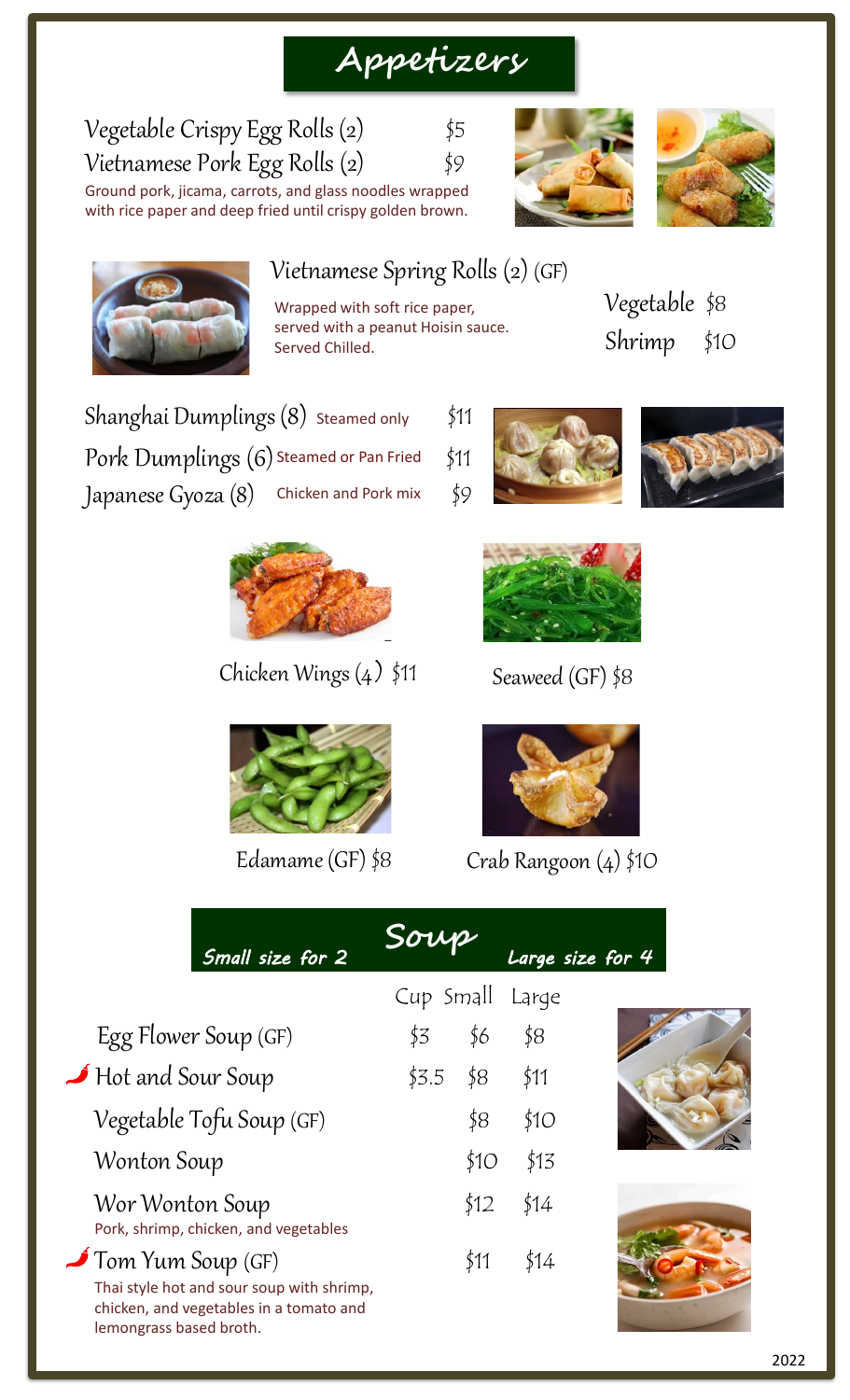# **House Specialties**



| House Duck                   | \$32 |
|------------------------------|------|
| A simplified style of Peking |      |
| Duck; boneless half duck     |      |
| served with 4 crepes,        |      |
| scallions, cucumber, and     |      |
| Hoisin Sauce.                |      |

Boneless half duck served with orange sauce.



House Duck Peking Duck \$32 \$60 Orange Duck \$<sup>30</sup> A whole young duckling seasoned with spices, dipped in honey and caramel, and barbecued to a crispy brown. Served with scallions,

Hoisin sauce, and 8 crepes.

#### Lettuce Wraps

| A succulent blend of minced duck Tofu \$18 Shrimp \$21<br>chicken, or shrimp with shitake |  |  |
|-------------------------------------------------------------------------------------------|--|--|
| mushroom, celery, and jicama in Chicken \$19 Duck \$23<br>lettuce cups.                   |  |  |
|                                                                                           |  |  |

### Treasures of the Sea

Scallop, shrimp, squid, and gray sole fillet with mixed vegetables in a mild brown oyster sauce.

### Mango Jumbo Scallop

Green and red bell pepper, sweet red onion, and mango in Thai sweet chili mango sauce.

### Honey Walnut Shrimp

Crispy shrimp in a sweet Mayo sauce, garnished with strawberries and topped with honey walnuts.





#### Black Bean Sauce

Fermented black soybeans paired with minced garlic to create a sharp, pungent and salty flavor with a hint of sweetness.

### Mala Sauce

The term málà is a combination of two Chinese characters: "numbing" (麻 ma) and "spicy hot" (辣 la), referring to the feeling in the mouth after eating the sauce.

All entrées served with steamed white rice Brown rice \$2.5 or Plain Fried Rice \$3 extra





\$30

\$22

\$26



| Tofu                       | \$16 |
|----------------------------|------|
| Pork                       | \$16 |
| Chicken                    | \$17 |
| Beef <sup>'</sup>          | \$18 |
| Shrimp                     | \$19 |
| Triple Delight             | \$20 |
| (Chicken, Beef and Shrimp) |      |
| Fish                       | \$19 |
| Scallop                    | \$26 |
|                            |      |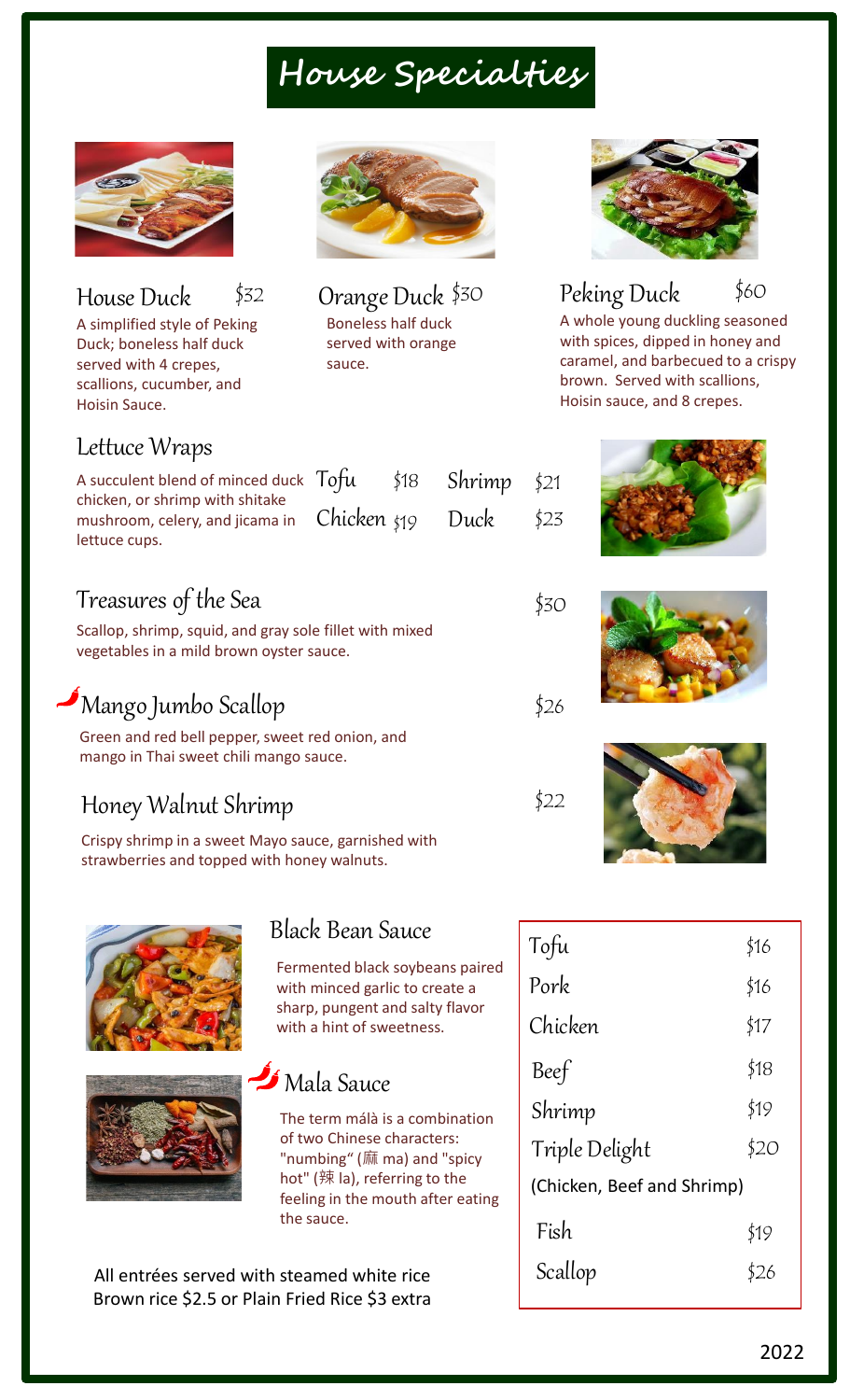# **Fusion Cuisine**

#### GF - Gluten Free



### Thai Coconut Curry (GF)

Red and green bell pepper, celery, zucchini, and Thai basil in Thai coconut curry sauce.



Massaman Curry (GF)

Curry paste, cilantro, peanut butter, turmeric, a mixture of chilies, peanut, and coconut milk.



### Malaysian Red Curry (GF)

Red curry base, coconut milk, lemongrass, shallot, celery, and turmeric. Cooked with green bell pepper, red bell pepper, broccoli and Zucchini.

| Choice of<br>Vegetables \$16 | Beef $$19$  | Shrimp $$20$  |
|------------------------------|-------------|---------------|
| Chicken \$18                 | Deluxe \$20 | Scallop $$26$ |

#### Thai Basil

Fresh Thai basil, sweet red onion, mushroom, and bell peppers stir fried in brown sauce.

| Tofu         | \$15 | Chinese Eggplant \$16 |      |
|--------------|------|-----------------------|------|
| Chicken \$18 |      | Shrimp                | \$19 |

#### Bangkok Sauce (GF)

Mango, green and red bell pepper, red onion and pineapple in the Chef's sweet and spicy Thai sauce. Lightly breaded and deep fried.

Crispy Chicken \$18

Crispy Shrimp \$19 Crispy Fish \$19

#### Mango Sauce (GF)

Green and red bell pepper, sweet red onion, and mango in Thai sweet chili mango sauce.

Chicken \$18 Shrimp \$19 Fish \$19







*18% Service Charge for Parties of 5 or More No Personal Checks Request separate checks/split payments before you order*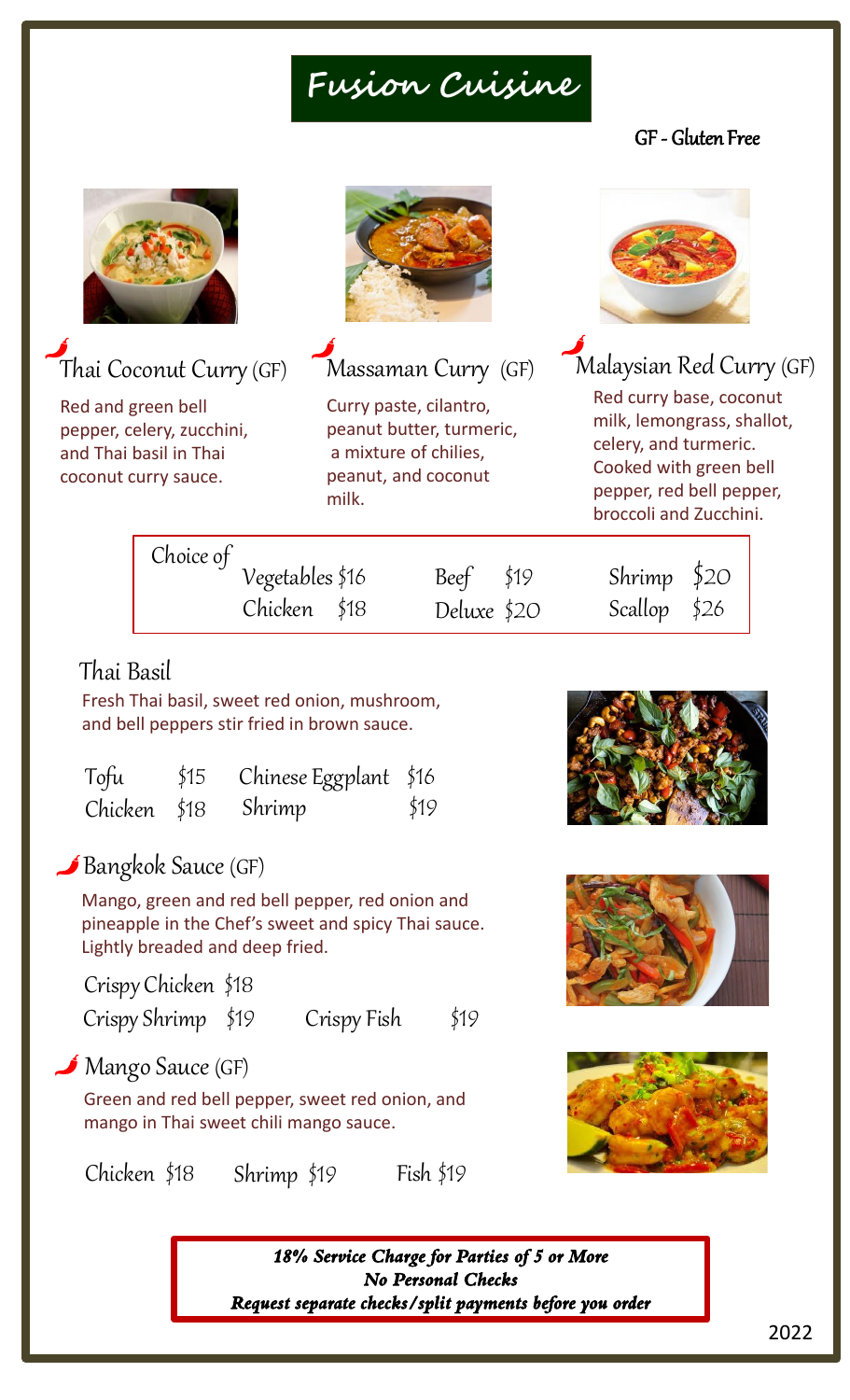### **Seafood**

#### GF - Gluten Free

- $\bullet$  Fish with Garlic Sauce  $\qquad \qquad$  \$19
- $\bullet$  Fish with Szechuan Sauce  $\phantom{1}$  \$19
- Kung Pao Triple Delight \$19
- Garlic Triple Delight \$19
- Hunan Triple Delight \$20

Three Ingredient Taster \$19 Shrimp , Chicken, and Beef

Kung Pao Squid \$20  $\rightarrow$  Hunan Squid  $$20$  $\longrightarrow$  Mala Squid \$20 Squid with Black Bean Sauce \$20  $\blacktriangleright$  Kung Pao Scallop \$26  $\blacktriangleright$  Scallop with Garlic Sauce  $\lessdot$  \$26

### **Shrimp**

Cashew Shrimp \$19 Peking Shrimp \$19 Royal Shrimp  $(GF)$ \$19 Sesame Shrimp Lemon Crispy Shrimp  $\gamma$ Volcano Shrimp

Shrimp w/ Broccoli & Snow Peas (GF) \$19 Shrimp with Lobster Sauce (GF) \$19 Sweet & Sour Shrimp \$19  $$19$  Shrimp with Garlic Sauce  $$19$  $$19$  Kung Pao Shrimp  $$19$  $$20$  Pepper Salt Spiced Shrimp  $$21$ 

Mix Fresh Vegetables (GF) \$14

\$15 Broccoli with Garlic Sauce \$14

\$16 Chinese Eggplant with Garlic Sauce \$16

# **Vegetables**

Tofu w/ Snow Peas & Baby Bok Choy (GF) \$15 \$16  $\bullet$  Ma Po Tofu  $\sharp$ 15 Sesame Tofu  $\blacktriangleright$ Hunan Tofu





Black Mushroom



All entrées served with steamed white rice Brown rice \$2.5 or Plain Fried rice \$3 extra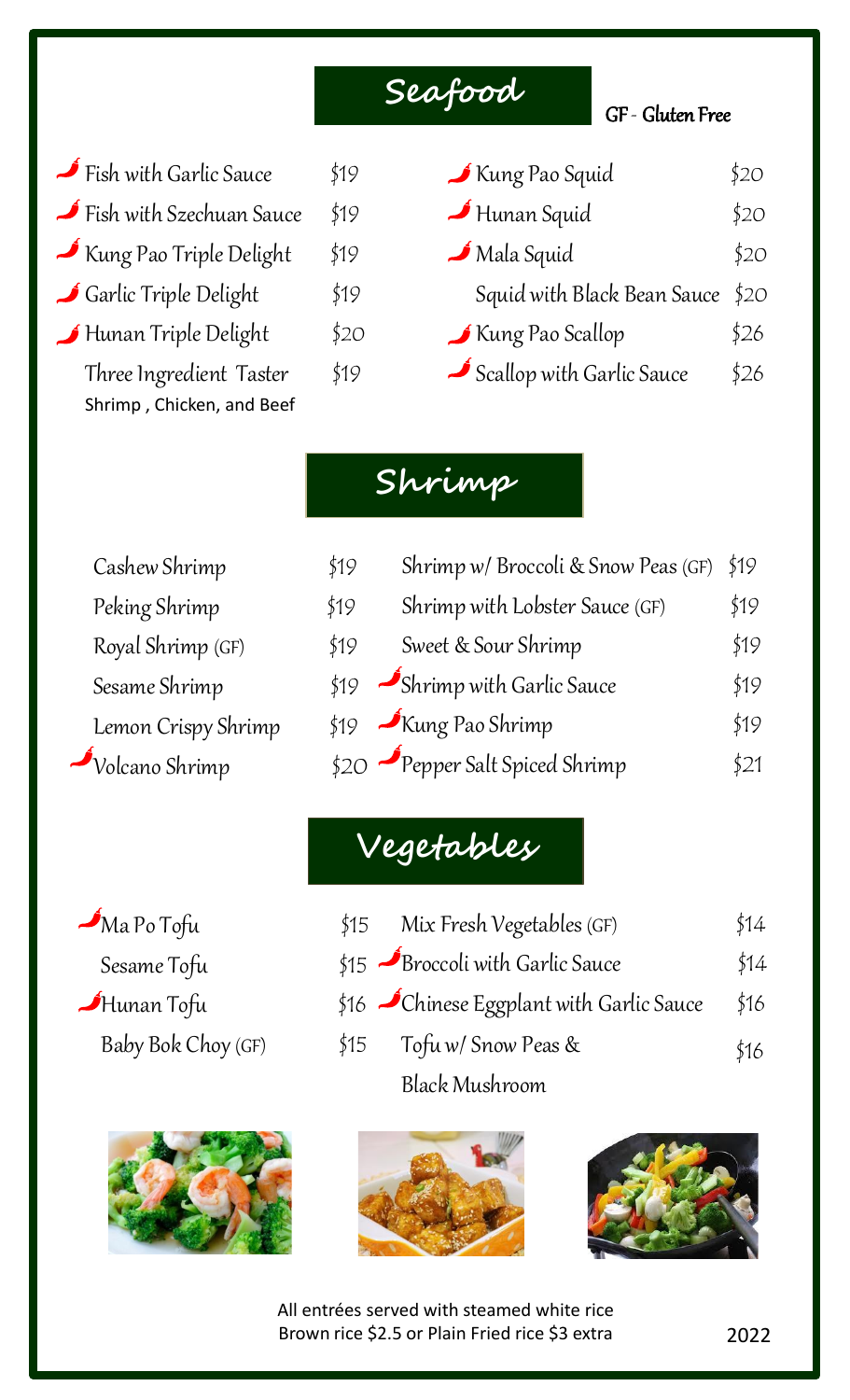### **Poultry**

Sesame Chicken \$17

| Kung Pao Chicken              | \$17 |
|-------------------------------|------|
| Chicken with Broccoli         | \$17 |
| Lemon Chicken                 | \$17 |
| $\mathcal{S}$ zechuan Chicken | \$17 |
| Moo Goo Gai Pan (GF)          | \$17 |
| Sweet & Sour Chicken          | \$17 |
| Chicken w / Garlic Sauce      | \$17 |

| Cashew Chicken                | \$17 |
|-------------------------------|------|
| $\rightarrow$ Volcano Chicken | \$17 |
| General Tao's Chicken         | \$18 |
| Orange Chicken                | \$18 |
| $\rightarrow$ Hunan Chicken   | \$18 |
| Chicken w/ Snow Peas &        | \$18 |
| <b>Black Mushroom</b>         |      |

| Mongolian Beef     | \$18 |
|--------------------|------|
| Pepper Steak       | \$18 |
| Beef with Broccoli | \$18 |
| Szechuan Beef      | \$18 |
| Orange Beef        | \$18 |

### **Beef**

| Kung Pao Beef                    | \$18 |
|----------------------------------|------|
| Beef with Garlic Sauce           | \$18 |
| $\blacktriangleright$ Hunan Beef | \$18 |
| Sesame Beef                      | \$18 |
| Beef w/ Snow Peas &              | \$18 |
| <b>Black Mushroom</b>            |      |

# **Moo Shu**

#### Served with 4 Crepes & Hoisin Sauce

| Vegetable or Pork       | \$16 |
|-------------------------|------|
| Chicken                 | \$17 |
| Beef, Shrimp, or Deluxe | \$18 |
| Duck                    | \$20 |

| Sweet & Sour Pork      | \$16 |
|------------------------|------|
| Pork with Garlic Sauce | \$16 |
| Twice Cooked Pork      | \$17 |

**Pork**







All entrées served with steamed white rice Brown rice \$2.5 or fried rice \$3 extra